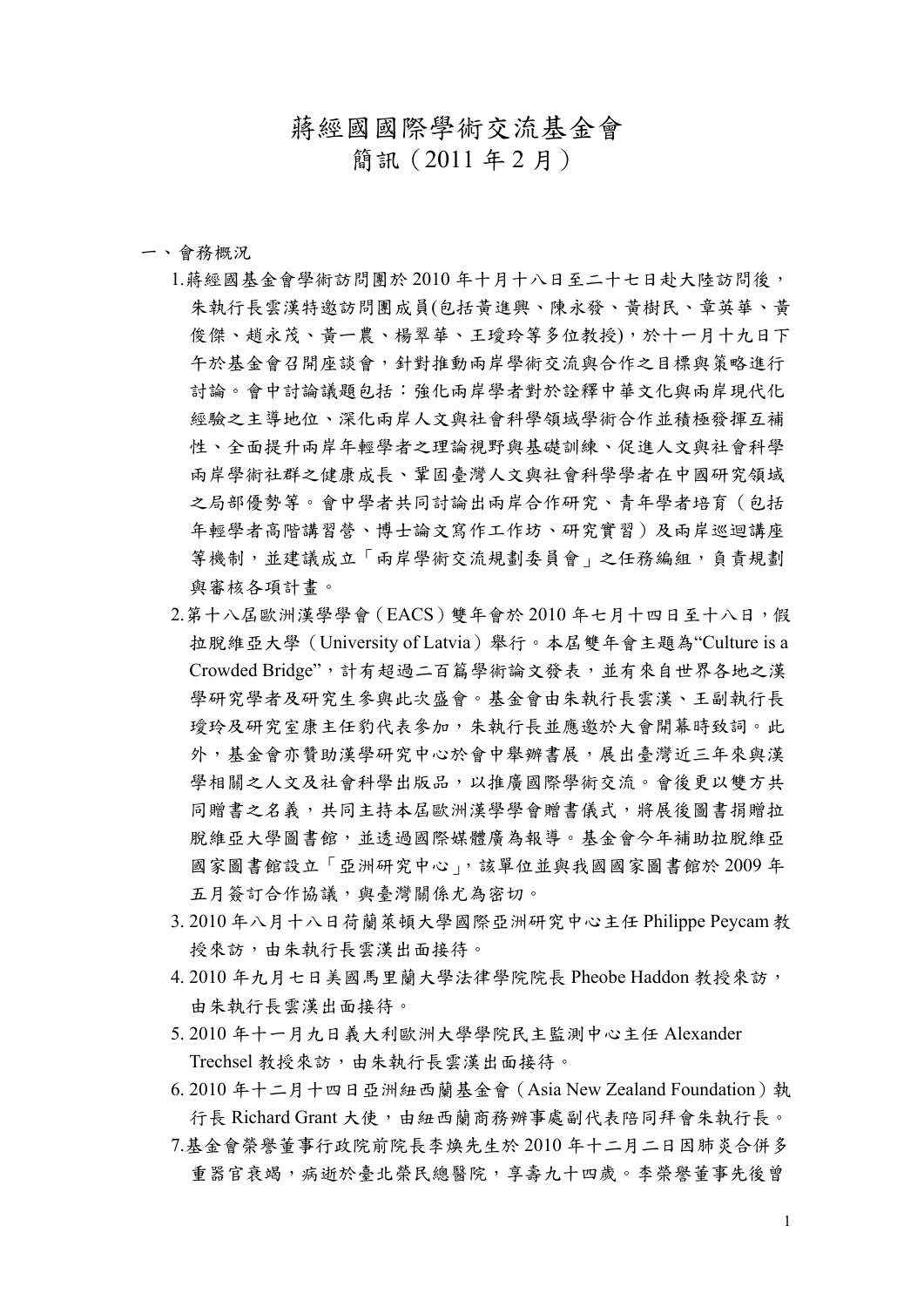擔任救國團主任、中山大學校長[、教育部部](http://tw.news.yahoo.com/article/url/d/a/101203/2/?)長、國民黨秘書長、行政院長、 總統府資政等職務。李榮譽董事為人謙和,為國家培養無數人才,曾擔任 基金會董事達二十一年,毛董事長高文已代表基金會向家屬致哀悼之意。

## 二、海外漢學中心活動概況

1.蔣經國基金會美洲校際漢學中心

美洲校際漢學中心去年下半年重要活動內容如下:

- A.「新世紀‧新京劇二十一世紀臺灣京劇新美學」研討會已於七月 三日於臺灣大學舉行,共有來自中國大陸、臺灣、香港與美國二 十多位學者與會,以不同角度探討京劇在當代臺灣之發展狀況。
- B.「第九屆國際青年學者漢學會議」於七月十日假臺灣大學召開, 計有來自臺灣、美國、日本、德國與中國等一百多位學者與會。 會議主題為「臺灣文學與文化研究」,論文發表題目牽涉範圍深 廣,突顯臺灣創作之歷史關懷、文化視野、世界面向與生命活力。
- C.著名中國文學評論家夏志清教授之九十大壽慶典於十月二十三日 於紐約舉辦,與會貴賓包括中央研究院副院長王汎森教授、臺灣 駐紐約經濟文化辦事處高振群大使及紐約臺北文化中心徐水仙女 士等。
- D.十一位來自中國大陸與臺灣之戲劇學者於十一月十日於哈佛大學 舉行「中國戲曲研究之新方向」研討會,討論中國傳統戲劇研究 新方法及途徑。
- E.「臺灣文學:歷史以及方法論」國際會議已於十一月十二日至十 三日於加州大學戴維斯校區召開。會中德州大學張誦聖教授與加 州大學奚密教授宣佈,其共同編輯有關臺灣文學批評與歷史之出 版品,將由本會贊助出版。
- F.「源氏物語、紅樓夢與現代日本和中國:媒體、性別與國族認同」 研討會於十一月十九日至二十日在紐約哥倫比亞大學舉行。會議 關注於以比較視野探討《源氏物語》與《紅樓夢》在現代日本以 及現代中國之接受史,並特別著重媒體、性別與國族認同等相關 議題。
- G.出版活動方面,中心贊助《早期中國的讀與寫》、《中國現代小 說的史與學:向夏志清先生致敬》、《全球化的華文文學論文選》、 《帝國主義與文學》等書籍之出版。
- 2 蔣經國基金會查理斯大學蔣經國國際漢學中心
- 去年下半年中心活動包括邀請學者進行短期講學、舉辦學術研討會或工作 坊、出版補助、研究計畫補助以及研究生出國參加研討會、圖書館訪問補助 等項目。
- A.邀請中央研究院臺灣史研究所蔡慧 玉教授、東方科學院 Jakub Hrubý教授、Josef Kolmaš教授及威尼斯大學Marco Fumian教授參與 漢學小型研討會並講習漢文精典選讀。
- B.捷克馬薩里克大學Dušan Vávra教授及東方科學院Jiří Holba教授主 持論文相關討論會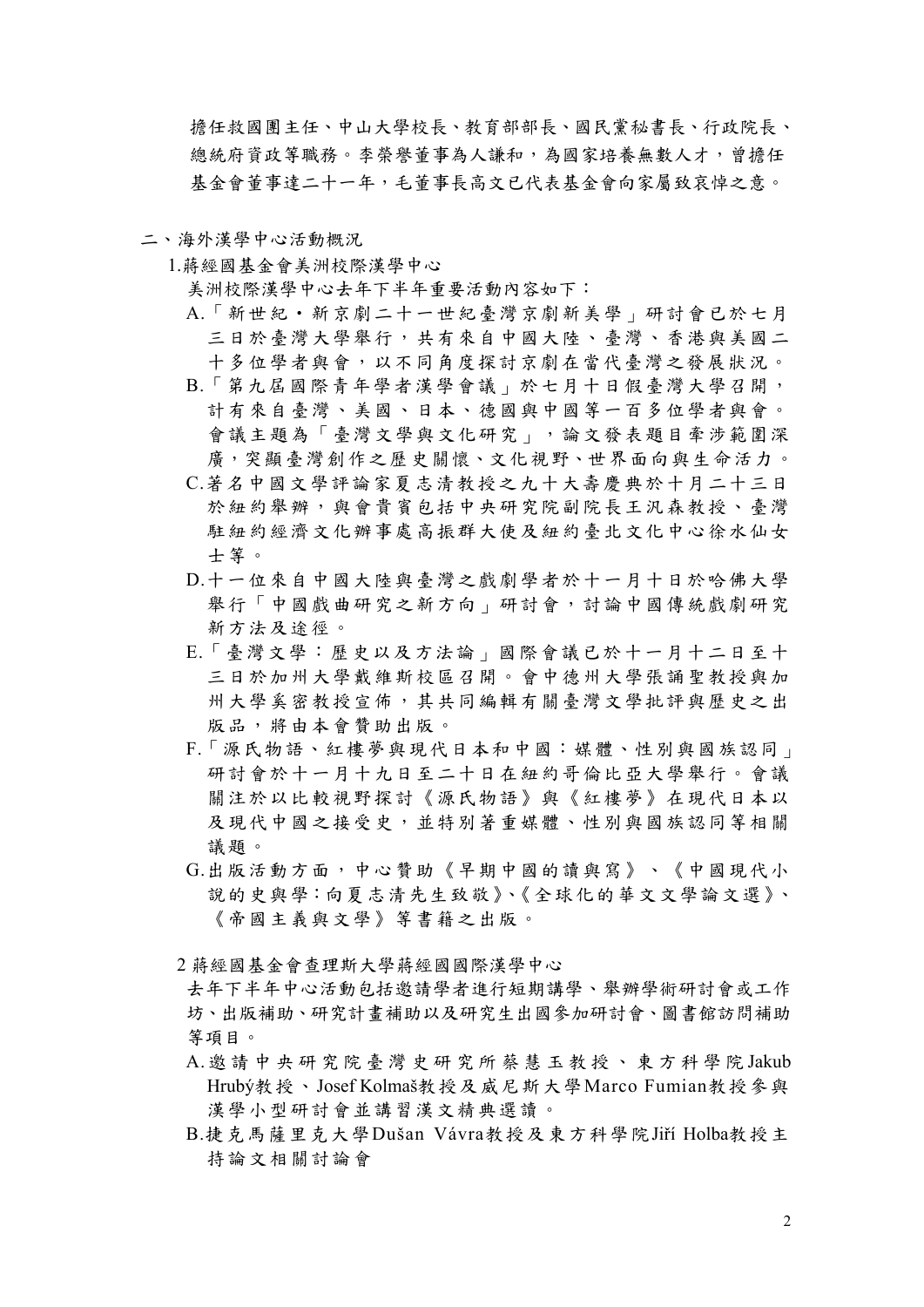- C.博士生Jana Heřmanová、Vladimir Glomb博士及Lukas Zadrapa教授均獲 旅費補助,出國參加國際學術研討會工作坊;Radek Pělucha及Dušan Andrš兩位博士後研究員出席於拉脫維亞大學舉行之歐洲漢學學 會雙年會;聖彼德堡大學博士生Ekaterina Lyakhovich及立陶宛大學 研究生Laura Lygaityte亦獲補助至布拉格參加研討會。
- D.九月贊助「歐洲臺灣研究學會」(EATS)於捷克布諾城之馬薩里 克大學舉行 EATS Graduate Student Workshop,主題為"Historical Legacies of Taiwan Culture: A Cinematic Approach"
- E.出版補助方面,中心贊助 *Taiwan Mythology*、*Bei Dao: Bodong*、 *Searching for Harmony* 以及 *Two Stories from China: Marvelous Braid, Gourmet* 等書籍之出版。
- 3.香港中文大學—蔣經國基金會亞太漢學中心
- 中心主任蘇基朗教授已於今年二月榮退,由歷史系蒲慕州教授繼任主持人。 中心去年下半年活動有五項主軸:
- A.協助明清研究中心於六月至十二月舉辦包括「明清研究新視野」 講座系列第八、九、十及十一講、「明清研究新視野:明清領域 研究生論文發表會」、《琵琶記》大學校園演出及「明清研究的 前景」國際學術研討會等活動。
- B.補助重點研究計畫「地方歷史與承傳」,此計畫之活動圍繞著卓 越學科領域計畫(AOE)之研究項目「中國社會的歷史人類學研 究 | 舉行,並設立「香港中文大學-中山大學歷史人類學研究中 心」、資助蔡志祥教授、譚偉倫教授及勞格文教授(John Lagerwey) 分別出版三本著作,且科大衛教授(David Faure)亦已於十二月 中與北京大學合辦「王朝更替與地區:歷史文選解讀」工作坊。
- C.協辦「傳統中國法律及司法文化之新視野」研討會,研討會以傳 統中國法律及司法文化之新視野為主題,研討會論文擬於編輯後 出版。
- D.協辦「民國時期中國城市文化變遷(1910 至 1940 年代):文化 論述研究與歷史地理信息系統研究的對話」國際研討會,研討會 以民國時期中國城市文化之變遷為主題,並以六個研究專題展開 積極討論,分別為"Governance and Order of Space in City"、"Urban Culture of Market Economy"、 "GIS and Spatial Approach to Urban Culture"、"City and the Body"、"Calamity and City"及"Spirituality and Identity of the City"。
- E.「當代中國的地方政府」工作坊由中心屬下重點研究計畫之一「地 方管治 | 計畫與牛津大學聯合主辦,包括倫敦政經學院、德國杜 賓根大學及荷蘭萊頓大學二十餘位學者發表論文。

三、九十九年度第一期獎助名單

- (一)國內地區獎助名單
- A. 國際合作學術研討會類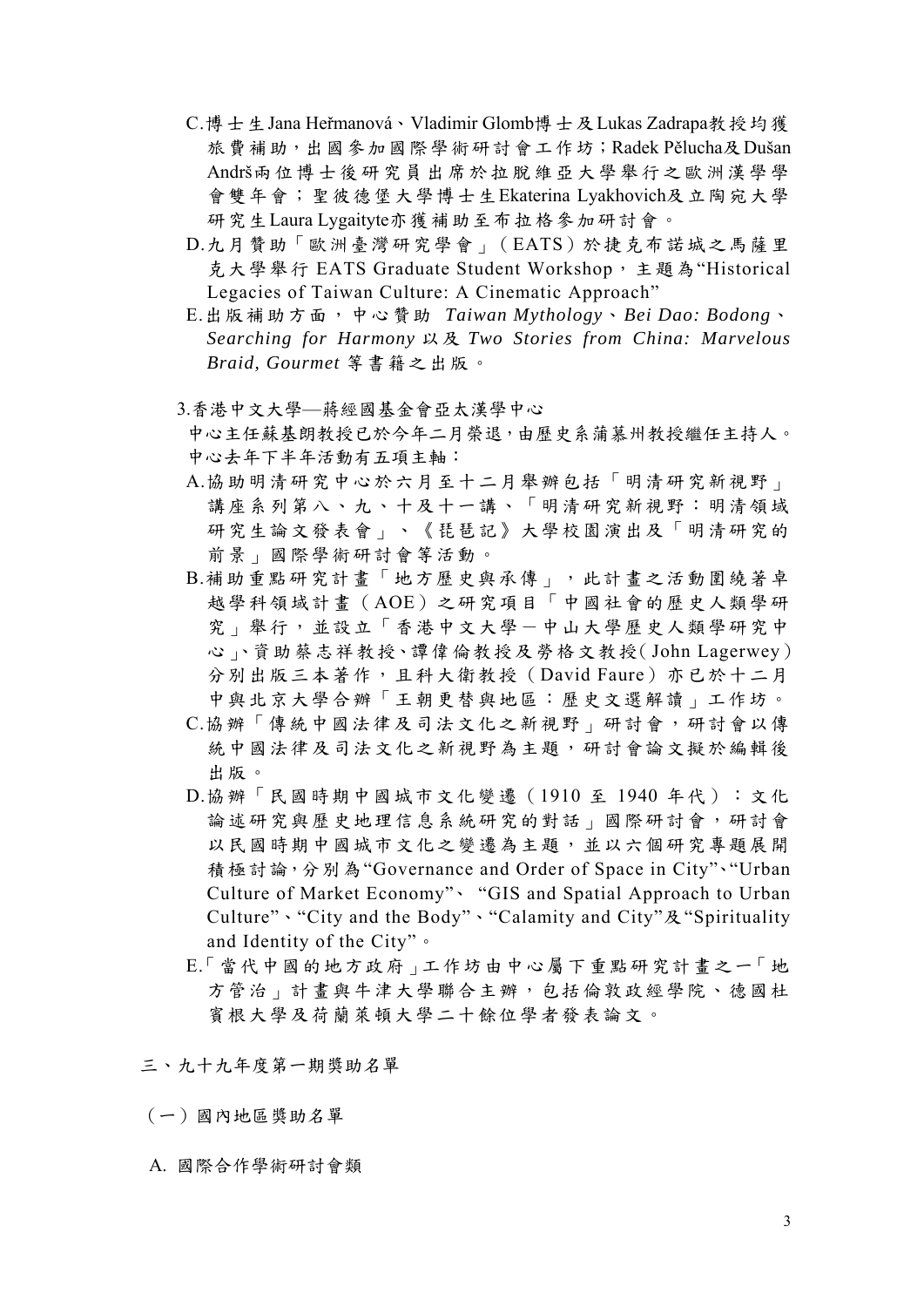1.鄧中堅

政治大學國際事務學院與美國美利堅大學趙全勝共同合作 「中國的崛起:對內和對外的影響」 "China Rising: External and Internal Impact" 補助金額:NT\$1,500,000 執行期限:1 年

B. 專案補助類

1.石守謙

中央研究院歷史語言研究所與台灣大學資訊網路與多媒體研究所及中國敦煌研 究院共同合作

「敦煌石窟藝術與數位科技整合之合作研究計畫」

 "A Comprehensive Project for Integrating the Art of the Dunhuang Grottoes and Digital Technology" 補助金額:NT\$5,994,000

執行期限:3 年

(二)美洲地區獎助名單

- A. 學術研討會類
- 1. Minghui Hu

 加州大學聖塔克魯茲校區 University of California at Santa Cruz "The Construction of Modern Knowledge in China" 補助金額:US\$25,000 補助期限:1 年

2. Bruce Rusk

 康乃爾大學 Cornell University "The Maintenance of Knowledge: Cultures of Preservation in Early Modern Eurasia" 補助金額:US\$4,000 補助期限:1 年

- B. 出版補助類
- 1. Anne Routon 哥倫比亞大學出版社 Columbia University Press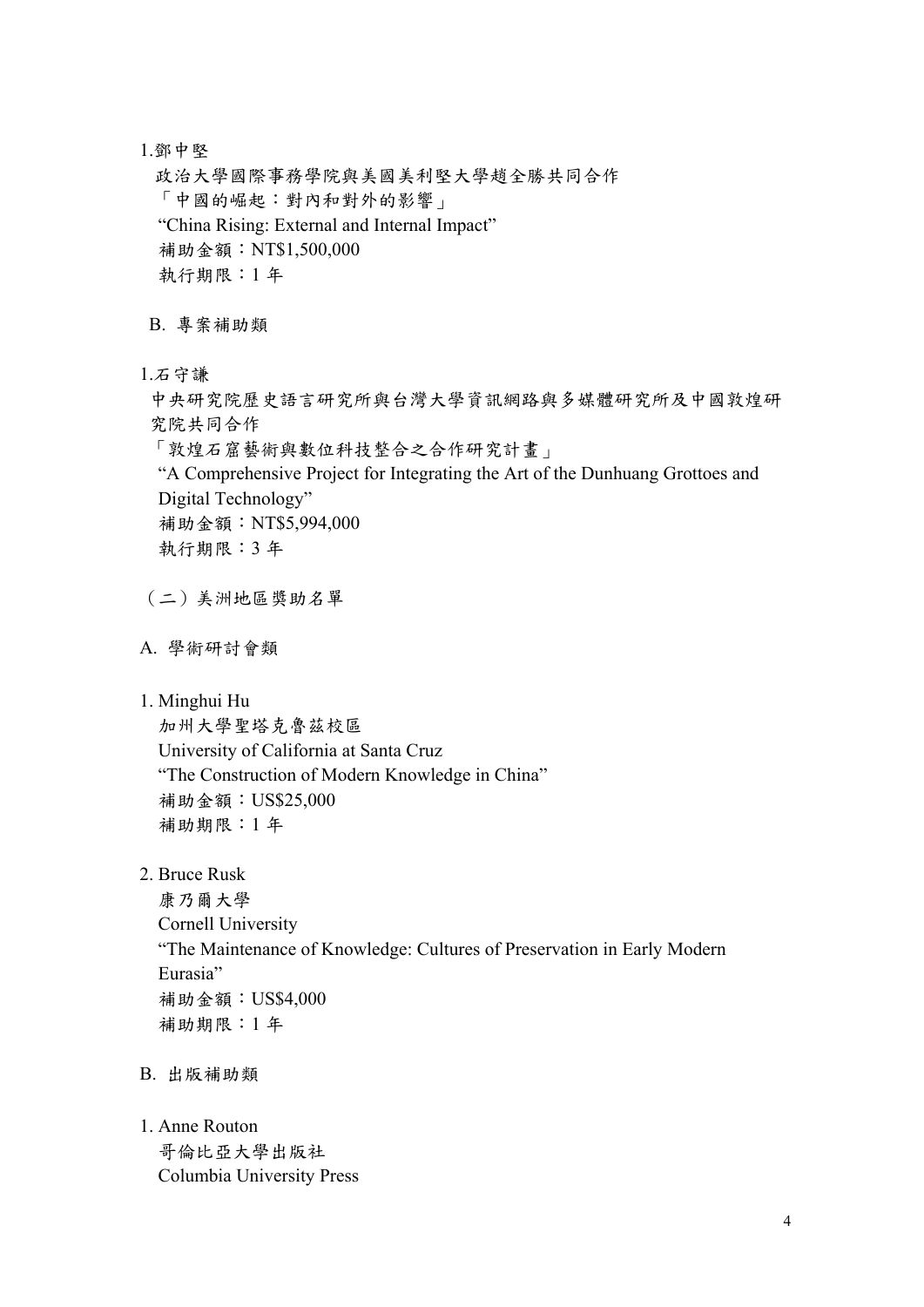"*Protest with Chinese Characteristics: Modernity and Popular Politics in Mid-Qing China, 1740-1839*", by Ho-fung Hung 補助金額:US\$5,000 補助期限:1 年

2. David W. Morrow

芝加哥大學出版社 University of Chicago Press "*The Journey to the West, vols. 1-4, Revised Edition*", translated by Anthony C. Yu 補助金額:US\$5,000 補助期限:2 年

3. Emily Andrew

 英屬哥倫比亞大學出版社 University of British Columbia Press "*Educational Reform and Village Society in a Northeast China County, 1904-31*", by Elizabeth VanderVen 補助金額:US\$5,000 補助期限:2 年

- 4. Wen-hsin Yeh(葉文心) 加州大學柏克萊校區 University of California at Berkeley "*'Pure and Remote' - A Lecture Series on Early Chinese Painting*", by James Cahill 補助金額:US\$5,000 補助期限:1 年
- 5. Stephen A. Cohn

 杜克大學出版社 Duke University Press "*Creativity and its Discontents: Critical Implications of China's Intellectual Property Rights Offenses*", by Laikwan Pang 補助金額:US\$5,000 補助期限:1 年

- (三)歐洲地區獎助名單
- A. 學術研討會類
- 1. Dafydd Fell

英國倫敦大學亞非學院

 School of Oriental and African Studies, University of London (UK) "Migration to and from Taiwan: Policy, Politics and Identity"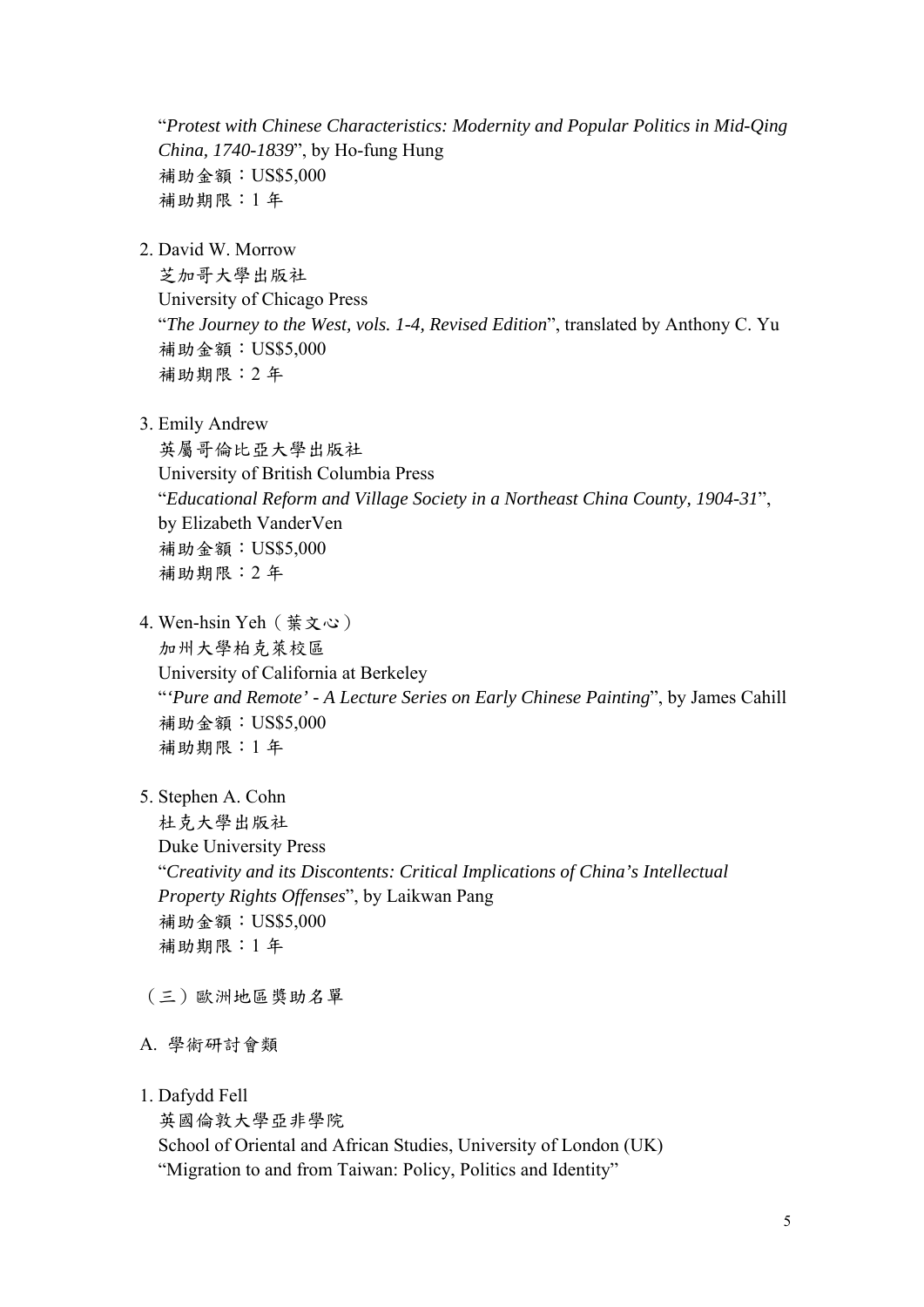補助金額:€14,000 執行期限:1 年

2. Barry Buzan

 英國倫敦大學政經學院 London School of Economics and Political Science, University of London (UK) "International Society and East Asia: English School Theory at the Regional Level" 補助金額:€9,349 執行期限:1 年

- 3. Regina Llamas(雷伊娜) 英國布里斯托大學 University of Bristol (UK) "The Culture of Entertainment in China: Past and Present" 補助金額:€8,300 執行期限:1 年
- B. 出版補助類
- 1. Vibeke Børdahl(易德波) 丹麥北歐亞洲研究所 Nordic Institute of Asian Studies (Denmark) "*Jin Ping Mei i vers og prosa, Første bog*" ("*Jin Ping Mei cihua, Book One*"), translated and edited by Vibeke Børdahl 補助金額:€6,000 執行期限:1 年
- C. 專案補助類
- 1. Barbara Mittler

 德國海德堡大學 University of Heidelberg (Germany) "Taiwan Politics, History and Society: A Series of Lecture Series (Part 2)" 補助金額:€25,000 執行期限:3 年

2. Dafydd Fell

歐洲台灣研究學會

European Association of Taiwan Studies

 "European Association of Taiwan Studies: Application for Continued Funding from the Chiang Ching-kuo Foundation for International Scholarly Exchange  $(2011 - 2013)$ " 補助金額:€30,750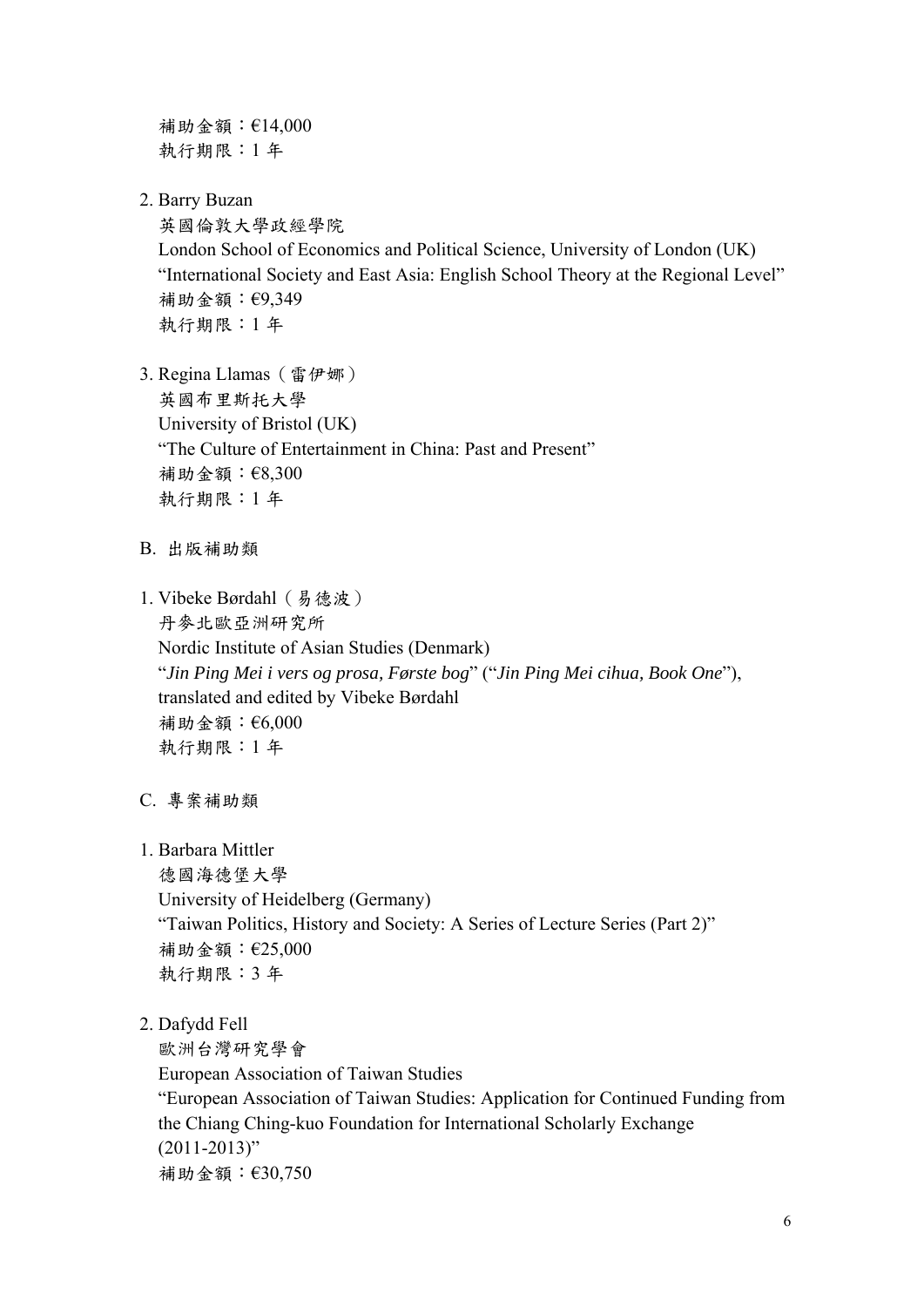執行期限:3 年

- 3. Gunter Schubert 德國杜賓根大學 Tuebingen University (Germany) "Institutionalising and Strengthening the European Research Center on Contemporary Taiwan (ERCCT)" 補助金額:€162,750 執行期限:3 年
- (四)亞太地區獎助名單
- A. 學術研討會類

1. Nicholas Tarling 紐西蘭奧克蘭大學 University of Auckland (New Zealand) "Intra-Regional Popular Cultural Flows: Towards an East Asian Identity?" 補助金額:US\$22,000 執行期限:1 年

蔣經國國際學術交流基金會獎助計畫

## 2011-2012 申請需知

- 獎助範圍:中華文化研究、華人社會研究及台灣研究。
- 申請條件:國內外研究教學機構(國內地區必須具備國際合作)。
- 開放地區:國內、美洲、歐洲及亞太地區。
- 補助類別:學術機構補助、研究計畫、資料蒐集、研討會、編著出版等。 美洲、歐洲和亞太地區另提供博士論文撰寫獎學金。
- 申請日期:一、每年 10 月 15 日(學術機構補助、研究計畫、資料蒐集、 資深學者補助等類別)
	- 二、研討會與編著出版類每年受理兩次
		- 9 月 15 日 一執行時間在次年 1 月至 6 月
		- 2 月 15 日 一執行時間在當年 7 月至 12 月
- ●基金會總部-有關國內、歐洲及亞太地區申請事宜
	- 地址:台北市敦化南路二段 65 號 13F/B
	- 電話:886-2-2704-5333
- 傳真: 886-2-2701-6762